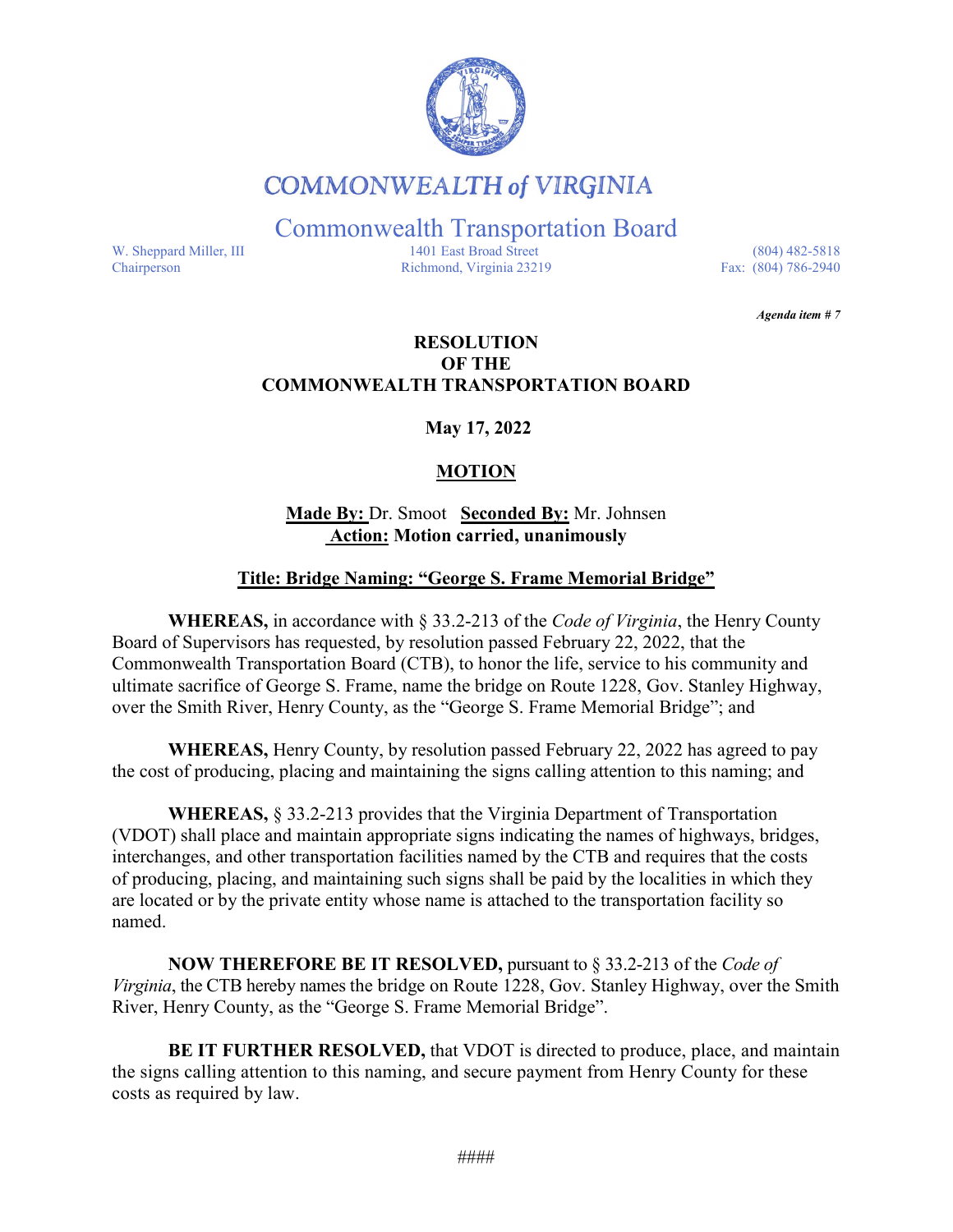#### **CTB Decision Brief**

Bridge Naming: "George S. Frame Memorial Bridge"

**Issue:** Commemorative naming of the bridge on Route 1228, Gov. Stanley Highway, over the Smith River, Henry County as the "George S. Frame Memorial Bridge".

**Facts:** Henry County enacted a resolution on February 22, 2022 to honor the life, contributions to his community and ultimate sacrifice of George S. Frame who, while serving as a police officer with the Bassett Police Department, was killed in the line of duty on March 18, 1923 while honorably fulfilling his duties of pursuing a dangerous suspect.

**Recommendations**: The Virginia Department of Transportation (VDOT) recommends this request be approved.

**Action Required by CTB**: The *Code of Virginia* requires a majority of the CTB members to approve a resolution naming a highway or bridge, as appropriate. A resolution will be provided for the Board's consideration.

**Result if Approved**: The bridge on Route 1228, Gov. Stanley Highway, over the Smith River, Henry County will be known as the "George S. Frame Memorial Bridge". In accordance with law and by resolution, Henry County agrees to pay the costs of producing, placing, and maintaining the signs calling attention to this naming.

**Options:** Approve**,** Deny, or Defer.

**Public Comments/Reactions:** VDOT is not aware of any opposition to this proposal.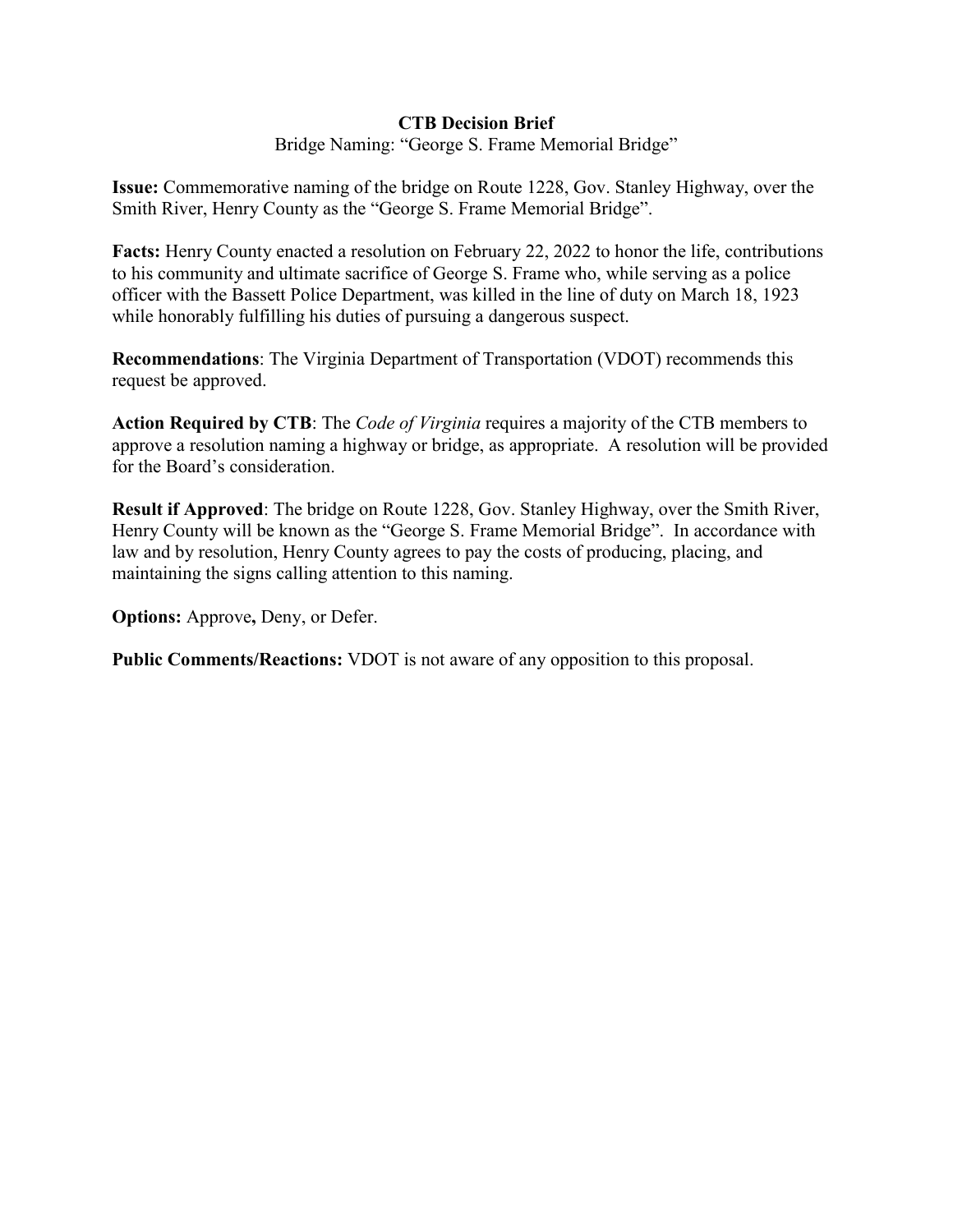

# **Resolution of the HENRY COUNTY BOARD OF SUPERVISORS**

Bridge Naming on Route 1228, "Gov. Stanley Highway," over the "Smith River" in "Henry County" as the "George S. Frame Memorial Bridge."

WHEREAS, George S. Frame was killed in the line of duty on March 18, 1923, while honorably fulfilling his duties of pursuing a dangerous suspect; and

WHEREAS, Henry County appreciates the extraordinary efforts and sacrifices made by law enforcement officers who routinely put themselves in harms way for the betterment of their community; and

**WHEREAS,** Section 33.2-213 of the Code of Virginia authorizes the Commonwealth Transportation Board (CTB) to give suitable names to state highways, bridges, interchanges, and other transportation facilities and change the names of any highways, bridges, interchanges, or other transportation facilities forming a part of the systems of state highways; and

**WHEREAS,** Section 33.2-213 provides that the Virginia Department of Transportation shall place and maintain appropriate signs indicating the names of highways, bridges, interchanges, and other transportation facilities named by the CTB and requires that the costs of producing, placing, and maintaining such signs shall be paid by the localities in which they are located.

NOW, THEREFORE, BE IT RESOLVED, that Henry County, in accordance with the requirements of Section 33.2-213 of the Code of Virginia, does hereby request that the Commonwealth Transportation Board name the bridge on Route 1228, "Gov. Stanley Highway," over the "Smith River" in "Henry County" as the "George S. Frame Memorial Bridge" and

BE IT FURTHER RESOLVED, that Henry County agrees to pay the costs of producing, placing, and maintaining the signs calling attention to this naming.

**T**enns

Jim Adams, Chairman Henry County Board of Supervisors